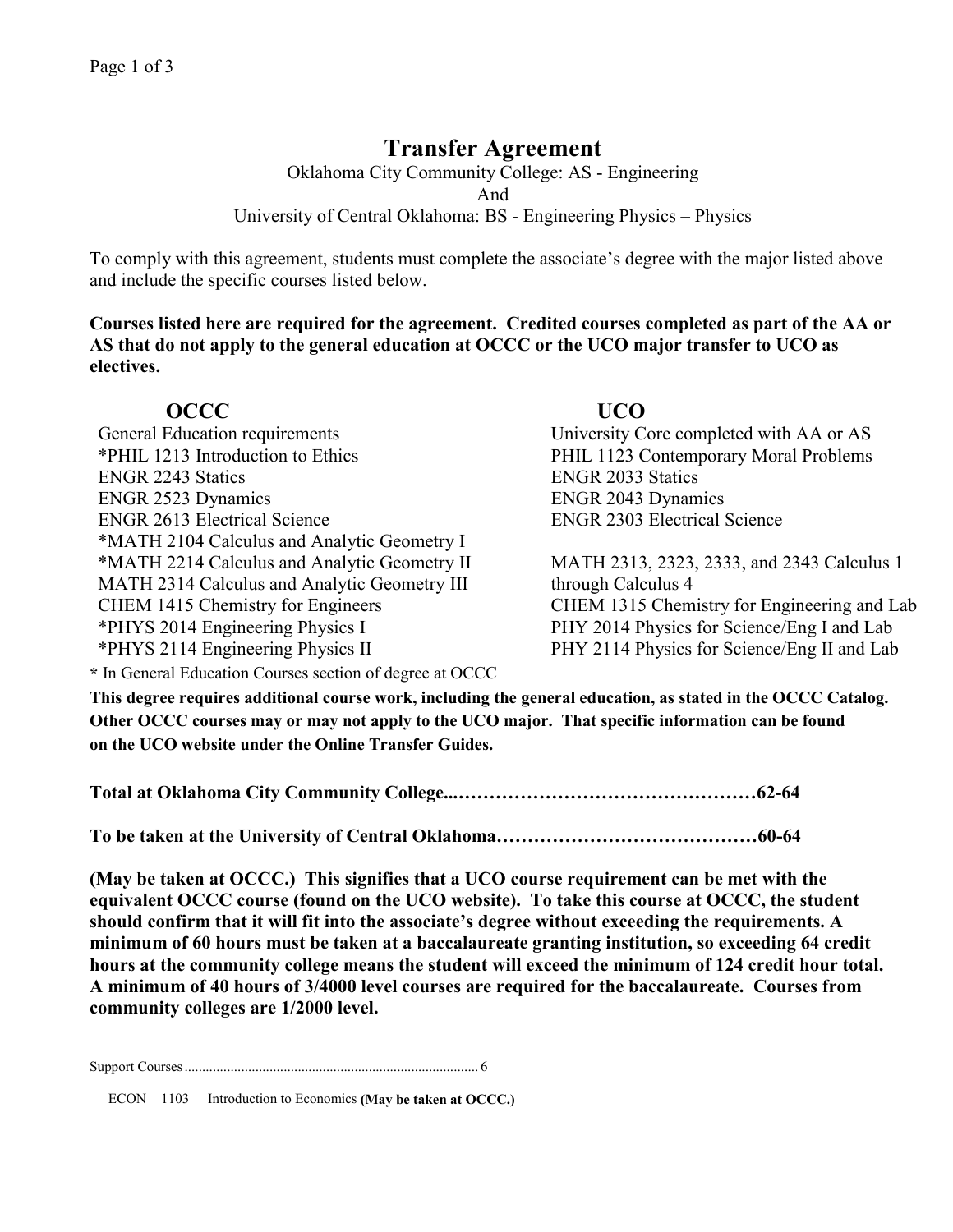### Page 2 of 3

FMKT 2323 Global Protocol and Diversity (or Foreign Language) **(May be taken at OCCC.)**

*Successful completion of the courses listed in the above table satisfies the requirement for the following Support Courses.*

| *MATH 1533            |      | Algebra for STEM AND (May be taken at OCCC.)                                   |
|-----------------------|------|--------------------------------------------------------------------------------|
| *MATH 1593            |      | Plane Trigonometry (May be taken at OCCC.)                                     |
|                       |      | One year of high school physics OR                                             |
| PHY.                  | 1003 | Introduction to Physics (May be taken at OCCC.)                                |
|                       |      |                                                                                |
|                       |      |                                                                                |
|                       |      |                                                                                |
|                       |      |                                                                                |
|                       |      | PHY 3103 Modern Physics                                                        |
|                       |      | PHY 3883 Mathematical Physics I                                                |
|                       |      | *PHY 4203 Quantum Mechanics                                                    |
|                       |      |                                                                                |
|                       |      | 4000-level PHY, ENGR, or BME course                                            |
|                       |      |                                                                                |
| 4000-level PHY course |      |                                                                                |
|                       |      |                                                                                |
|                       |      |                                                                                |
| ENGR                  |      | 1112 Introduction to Engineering and Laboratory                                |
|                       |      | ENGR 1213 Engineering Computing and Laboratory                                 |
|                       |      | ENGR 2311 Electrical Science Laboratory<br>#ENGR 3183 Electromagnetic Fields I |
|                       |      |                                                                                |
| ENGR 3203             |      | Thermodynamics                                                                 |
| ENGR 3303             |      | <b>Engineering Probability and Statistics</b>                                  |
| #ENGR 3323            |      | Signals and Systems                                                            |
| ENGR 3331             |      | Signals and Systems Laboratory                                                 |
| ENGR 3403             |      | Analog Electronics                                                             |
| ENGR 3421             |      | Analog Electronics Laboratory                                                  |
| #ENGR 3443            |      | <b>Fluid Mechanics</b>                                                         |
| ENGR 3703             |      | Computational Methods in Engineering                                           |
| ENGR 4263             |      | <b>Engineering Optics</b>                                                      |
| #ENGR 4882            |      | Senior Engineering Design I                                                    |
| #ENGR                 | 4892 | Senior Engineering Design II                                                   |
|                       |      |                                                                                |
|                       |      | Any 2000-level, 3000-level, or 4000-level ENGR or BME course                   |
|                       |      |                                                                                |
| Required courses:     |      |                                                                                |
|                       |      | MATH 3103 Differential Equations                                               |

\*Students in the Accelerated BS/MS program in Engineering Physics must enroll in the graduate level versions of this course. Students may take only three 5000-level courses as part of the accelerated program.

# Admission into Engineering and Physics Upper Division is required.

Electives to bring total to ................................................................. 124\*

\*Total hours required for this major may exceed the minimum 124 credit hour institutional requirement and will vary according to course selection. It is recommended students complete high school algebra II, trigonometry, physics and two years of a second language in high school.

#### Minimum Grade Requirements

1. Average in (a) all college course work, and (b) course work at UCO……………………………………………2.00

2. A minimum grade of "C" must be earned in all courses in the major to count toward meeting degree requirements.